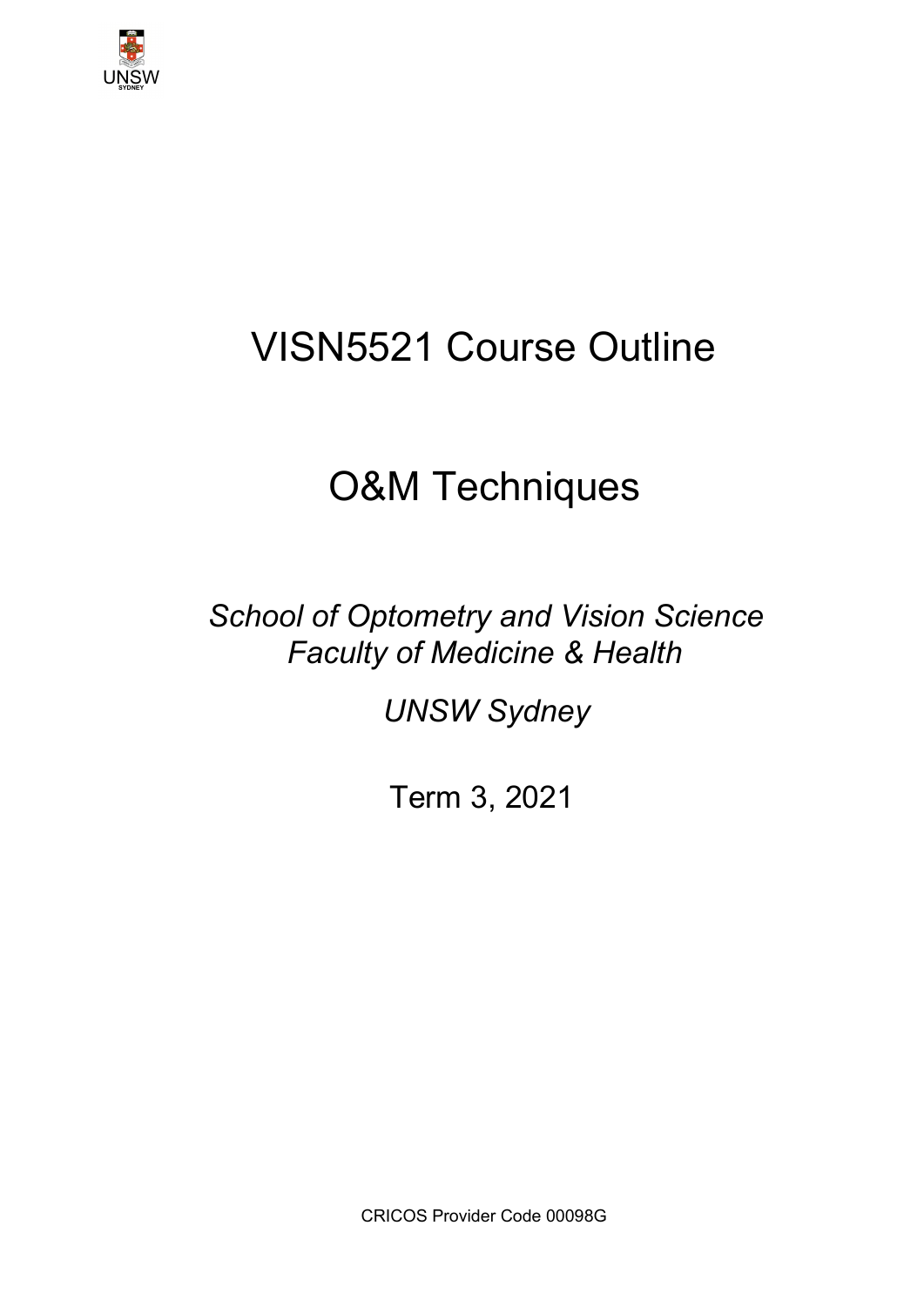## **1. Staff**

| <b>Position</b>    | <b>Name</b>            | <b>Email</b>            | <b>Contact Details</b>                                                                                                                                           |
|--------------------|------------------------|-------------------------|------------------------------------------------------------------------------------------------------------------------------------------------------------------|
| Course<br>Convenor | Dr Lisa Dillon         |                         | Lisa.dillon1@unsw.edu.au Lisa.dillon1@unsw.edu.au<br>School of Optometry and Vision<br>Science, Level 3, North Wing,<br><b>Rupert Myers Building</b>             |
| $Co-$<br>Convenors | Dr Sharon<br>Oberstein | s.oberstein@unsw.edu.au | s.oberstein@unsw.edu.au<br><b>UNSW Optometry Clinic, School</b><br>of Optometry and Vision Science,<br>Ground Floor, North Wing,<br><b>Rupert Myers Building</b> |
|                    | A/Prof Sieu<br>Khuu    | s.khuu@unsw.edu.au      | s.khuu@unsw.edu.au<br>School of Optometry and Vision<br>Science, Level 3, North Wing,<br><b>Rupert Myers Building</b>                                            |
| Tutor              | Dr Bronwen<br>Scott    |                         | <b>TBA</b>                                                                                                                                                       |
| Tutor              | Dr Lil Deverell        |                         | <b>TBA</b>                                                                                                                                                       |

### **2. Course information**

Units of credit: **6**

#### Pre-requisite(s): **VISN5511, VISN5512, VISN5513**

Teaching times and locations: Online and scheduled practical exercises (please refer to course Moodle site for up-to-date information) and a 1-hour online tutorial per week.

#### .**2.1 Course summary**

This course provides students with opportunities to learn, demonstrate and apply techniques, strategies and teaching while critically analysing them as tools for intervention design in orientation and mobility.

#### **2.2 Course aims**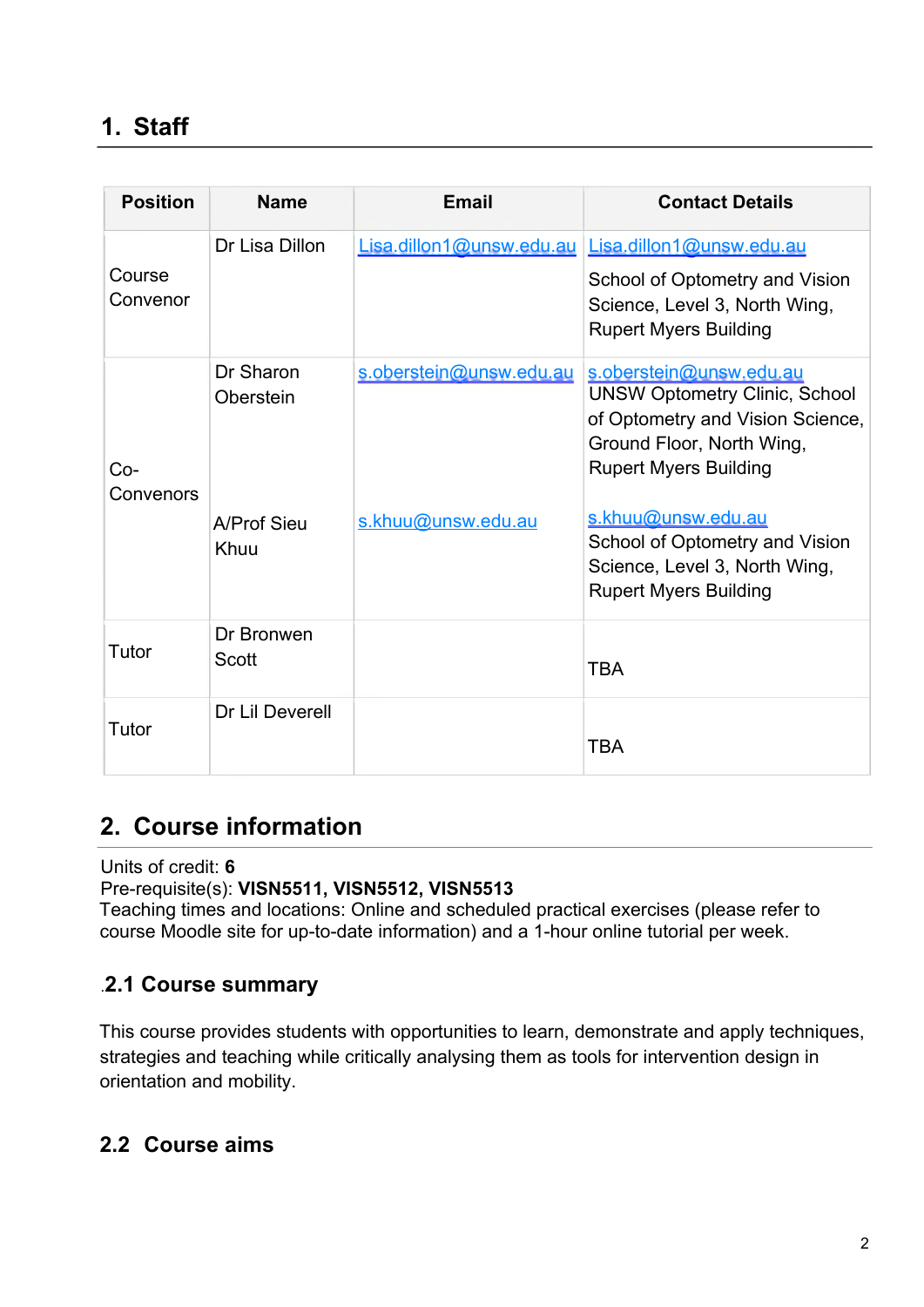This course aims to examine the techniques, strategies and teaching of specific skills used in Orientation and Mobility intervention.

#### **2.3 Course learning outcomes (CLO)**

At the successful completion of this course you (the student) should be able to:

- 1. Apply visual and non-visual orientation strategies in practice
- 2. Identify and demonstrate the blind mobility skill set and visual strategies by analysing the mechanics of teaching them
- 3. Critically appraise practical sessions and devise ways to improve their outcomes
- 4. Critically analyse travel environments and apply appropriate techniques and strategies for those environments

## **2.4 Relationship between course and program learning outcomes and assessments**

| Course<br>Learning<br><b>Outcome</b><br>(CLO) | <b>LO Statement</b>                                                                                                              | Program<br>Learning<br><b>Outcome</b><br>(PLO) | <b>Related Tasks &amp;</b><br><b>Assessment</b> |
|-----------------------------------------------|----------------------------------------------------------------------------------------------------------------------------------|------------------------------------------------|-------------------------------------------------|
|                                               | Apply visual and non-visual orientation                                                                                          | PLO <sub>1</sub>                               | Assessment 1                                    |
| CLO <sub>1</sub>                              | strategies in practice                                                                                                           | PLO <sub>2</sub>                               | Assessment 2                                    |
|                                               |                                                                                                                                  | PLO <sub>3</sub>                               | Assessment 3                                    |
|                                               | Identify and demonstrate the blind<br>mobility skill set and visual strategies by<br>analysing the mechanics of teaching<br>them | PLO <sub>1</sub>                               | Assessment 1                                    |
| CLO <sub>2</sub>                              |                                                                                                                                  | PLO <sub>2</sub>                               | Assessment 2                                    |
|                                               |                                                                                                                                  |                                                | Assessment 3                                    |
|                                               | Critically appraise practical sessions<br>and devise ways to improve their<br>outcomes                                           | PLO <sub>2</sub>                               | Assessment 1                                    |
| CLO <sub>3</sub>                              |                                                                                                                                  | PLO <sub>4</sub>                               | Assessment 2                                    |
|                                               |                                                                                                                                  | PLO <sub>5</sub>                               | Assessment 3                                    |
|                                               |                                                                                                                                  | PLO <sub>6</sub>                               |                                                 |
| CLO <sub>4</sub>                              | Critically analyse travel environments<br>and apply appropriate techniques and<br>strategies for those environments              | PLO <sub>2</sub>                               | Assessment 1                                    |
|                                               |                                                                                                                                  | PLO <sub>4</sub>                               | Assessment 2                                    |
|                                               |                                                                                                                                  | PLO <sub>6</sub>                               | Assessment 3                                    |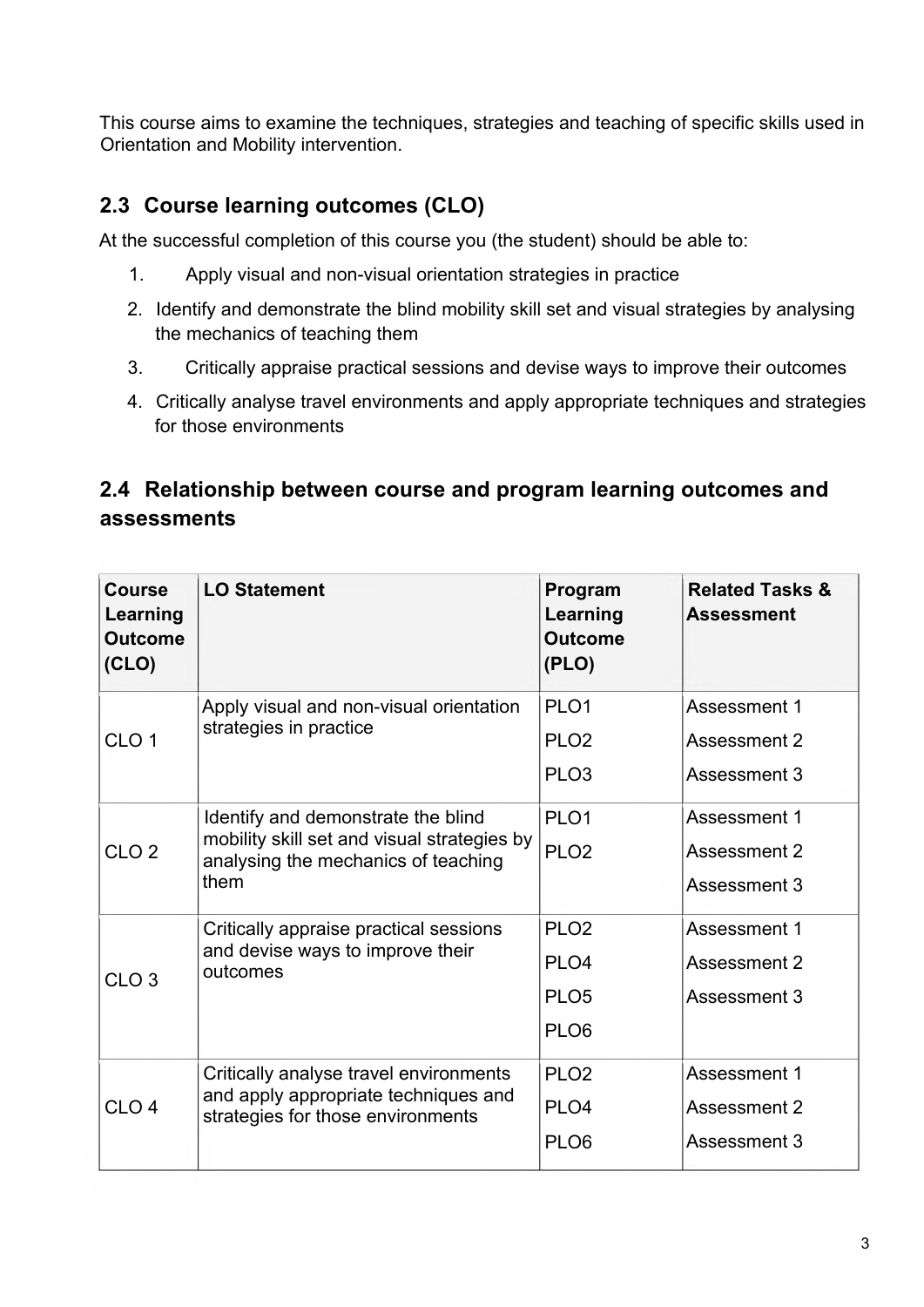## **3. Strategies and approaches to learning**

### **3.1 Learning and teaching activities**

This course will be delivered across one term of study and will be delivered online with a face to face practical component (subject to Covid-19 restrictions). It will comprise of a series of pre-recorded skill demonstration videos that will be delivered on a regular basis through the teaching term. Skill demonstration videos will be supported by online tutorials in which you are able to reinforce your learning of the skills and further develop your understanding. The face to face practical component will involve supervised activities where industry partner provides an opportunity for students to embody simulation of travel for people who are blind or have low vision. Students will also have an opportunity to receive further instructions for skill acquisition, demonstration and teaching practice. The online component will allow students to engage in research, case studies and activities that expands their understanding of available intervention techniques and strategies.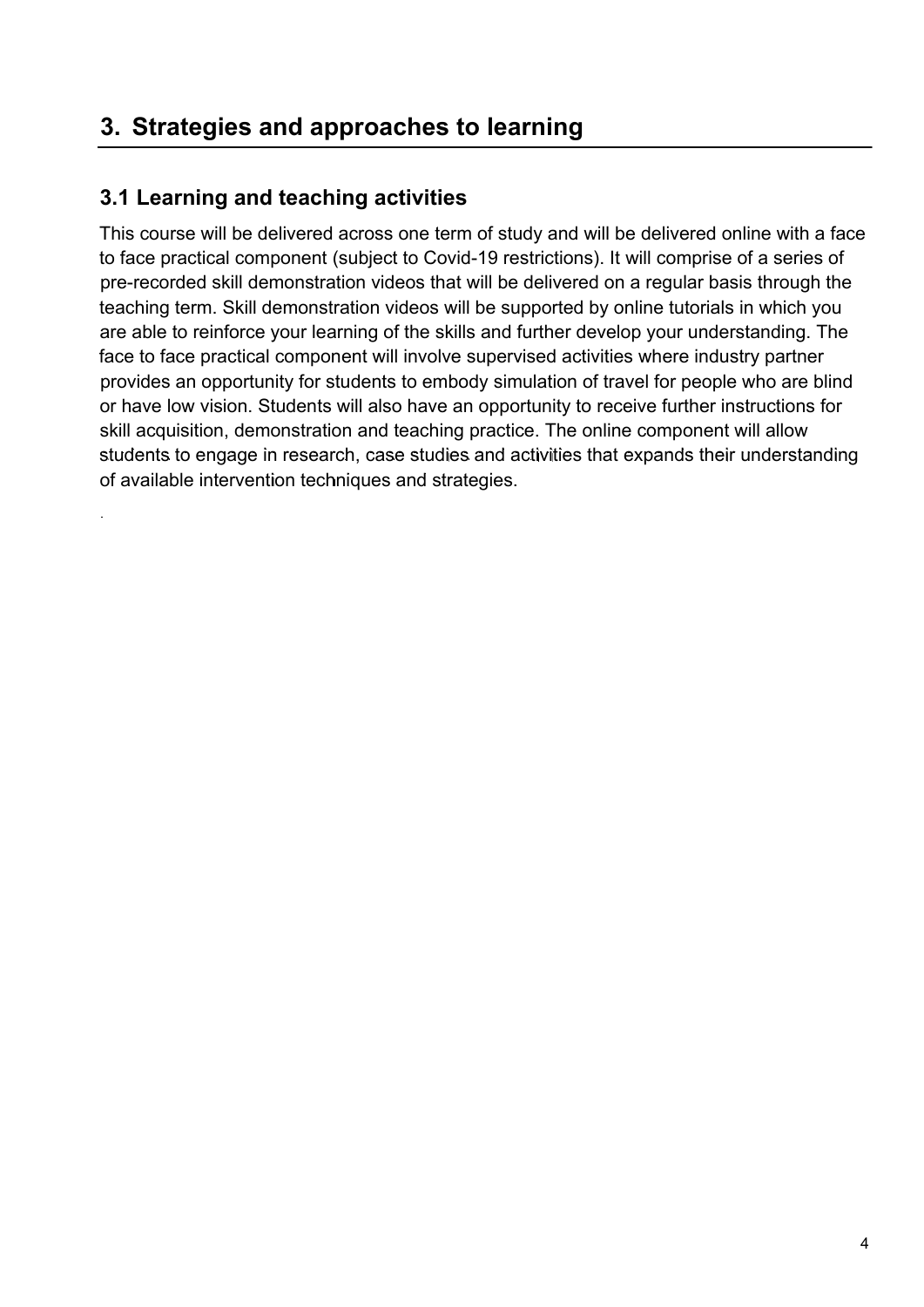

# **4. Course schedule and structure**

See Moodle for a detailed schedule.

| <b>UNSW</b>       | Key techniques & threshold<br><b>D&amp;M</b> |                        | Learning resources & Assessments                          |           |                          |                       |
|-------------------|----------------------------------------------|------------------------|-----------------------------------------------------------|-----------|--------------------------|-----------------------|
| Term<br>practical |                                              | concepts               |                                                           |           | <b>activities</b>        |                       |
|                   | skills blocks                                |                        |                                                           |           |                          |                       |
| O week            | <b>Introduction</b>                          | $\bullet$              | Course overview                                           | $\bullet$ | Course outline           |                       |
|                   | tо                                           | ٠                      | Course rules, essential docs                              | $\bullet$ | Moodle resources         |                       |
|                   | WISN5521                                     | ٠                      | Course site tour                                          |           |                          |                       |
|                   |                                              | ٠                      | Student/staff introduction                                |           |                          |                       |
| Wk1               | Introduction                                 | $\bullet$              | Introduction to the course                                |           | • Tutorial               |                       |
|                   | to VISN5521                                  | $\bullet$              | Overview of O&M skills,                                   |           |                          |                       |
|                   |                                              |                        | techniques and their                                      |           |                          |                       |
|                   |                                              |                        | applications                                              |           |                          |                       |
|                   |                                              |                        | How to prepare for practical                              |           |                          |                       |
|                   |                                              |                        | competencies assessment                                   |           |                          |                       |
| <b>Wk1&amp;2</b>  | Independen<br><b>travel skills</b>           | $\bullet$              | Ninety degree turns                                       |           | Self-accessed            |                       |
|                   |                                              | $\bullet$              | Self-protection techniques                                | $\bullet$ | short videos<br>Tutorial |                       |
|                   |                                              | ٠<br>٠                 | Squaring off                                              |           | Supervised               |                       |
|                   |                                              |                        | Stairs technique<br>Straight line travel skills           |           | activities               |                       |
|                   |                                              |                        | Closed doors                                              |           |                          |                       |
|                   |                                              |                        | Dropped objects                                           |           |                          |                       |
|                   |                                              |                        | Echolocation                                              |           |                          |                       |
|                   |                                              |                        | Exploring and room self                                   |           |                          |                       |
|                   |                                              |                        | orientation                                               |           |                          |                       |
|                   |                                              |                        | Social engagement during                                  |           |                          |                       |
|                   |                                              |                        | independent travel                                        |           |                          |                       |
|                   |                                              |                        | Squaring off                                              |           |                          |                       |
|                   |                                              |                        |                                                           |           |                          |                       |
| Wk3               | Assessing,                                   | $\bullet$              | Assessing travel skills - V-O                             |           | Self-accessed            | <b>ATI: Practical</b> |
|                   | teaching &<br>earning                        |                        | Travel aids - primary &                                   |           | short videos             | Competencies start    |
|                   | <b>D&amp;M</b> skills                        |                        | secondary                                                 |           | Tutorial                 | $(On-going, 60%)$     |
|                   |                                              | $\bullet$<br>$\bullet$ | Choosing venues - O&M ECS<br>Route travel - 6 Step Method | $\bullet$ | Supervised               |                       |
|                   |                                              | $\bullet$              | Teaching/learning strategies                              |           | activities               |                       |
|                   |                                              | ٠                      | Increasing independence                                   |           |                          |                       |
|                   |                                              |                        | Managing risks and limitations                            |           |                          |                       |
|                   |                                              |                        | Problem solving & what ifs                                |           |                          |                       |
| Wk4               | Long cane                                    |                        | Measuring & managing the                                  |           | Self-accessed            |                       |
|                   | introduction                                 |                        | cane                                                      |           | short videos             |                       |
|                   | & basic                                      | $\bullet$              | Grips, goals and guidelines                               |           | Tutorial                 |                       |
|                   | techniques                                   | $\bullet$              | Diagonal technique                                        |           | Supervised               |                       |
|                   |                                              | $\bullet$              | Walking up to obstacles                                   |           | activities               |                       |
|                   |                                              |                        | <b>Clearing techniques</b>                                |           |                          |                       |
|                   |                                              |                        | Squaring off with the cane                                |           |                          |                       |
|                   |                                              |                        | <b>Stairs</b>                                             |           |                          |                       |
|                   |                                              |                        | Doors & doorways                                          |           |                          |                       |
|                   |                                              |                        | Long cane with independent                                |           |                          |                       |
|                   |                                              |                        | travel skills                                             |           |                          |                       |
|                   |                                              |                        | - Long cane with a guide                                  |           |                          |                       |
| Wk5               | Long cane -                                  | $\bullet$              | Touch technique                                           |           | Self-accessed            |                       |
|                   | block travel                                 | $\bullet$              | Touch and drag                                            |           | short videos             |                       |
|                   |                                              |                        | Shorelining                                               |           | <b>Tutorial</b>          |                       |
|                   |                                              | ٠                      | Touch and slide                                           |           |                          |                       |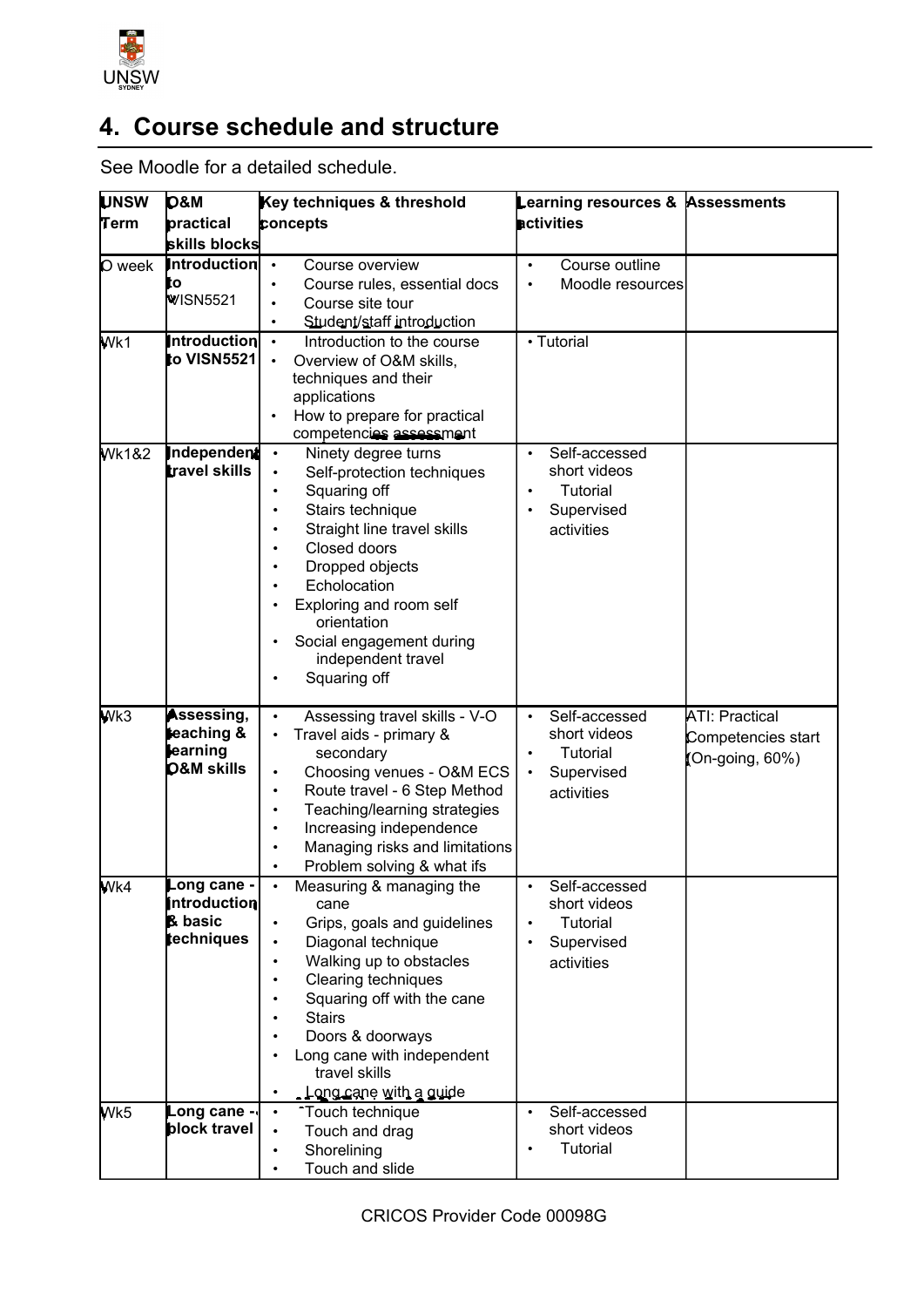| lWk6 | Flexible<br>lweek                               | Negotiating parked cars &<br>obstacles<br>Turning corners x 4<br>Constant contact/continuous<br>touch                                                                                                                                                                                                                                                                                 | • Supervised<br>activities                                                         |                                                  |
|------|-------------------------------------------------|---------------------------------------------------------------------------------------------------------------------------------------------------------------------------------------------------------------------------------------------------------------------------------------------------------------------------------------------------------------------------------------|------------------------------------------------------------------------------------|--------------------------------------------------|
| lWk7 | Long cane -<br>road<br>crossings                | Long cane routine for road<br>$\bullet$<br>crossings<br>Mid-block crossings<br>Orientation to intersections<br>Corner crossings<br>Crossing parallel to busy traffic<br>Indented crossings<br>Correcting a veer - into traffic,<br>away from traffic<br>Three-point touch technique<br>Traffic light crossings<br>Pedestrian (zebra) crossings &<br>sliplanes<br>Designated crossings | Self-accessed<br>short videos<br>Tutorial<br>Supervised<br>activities              |                                                  |
| lwk8 | Long cane -<br>public<br>transport              | Accessing services, timetables,<br>apps<br>Orientation to the vehicle<br>Maintain orientation<br>Buses, Trains, trams & light rall<br>Taxis/Uber<br>Airports, planes, ferries<br>٠                                                                                                                                                                                                    | Self-accessed<br>short videos<br>Tutorial<br>Supervised<br>activities              |                                                  |
| lWk9 | Long cane -<br>city and<br>rural                | Self opening & Revolving doors .<br>٠<br>Barriers & turnstyles<br><b>Escalators</b><br>$\bullet$<br>Lifts<br>٠<br>Challenging & changing<br>conditions<br>Rural travel, rough ground,<br>cane tips                                                                                                                                                                                    | Self-accessed<br>short videos<br>Tutorial<br>Supervised<br>activities              |                                                  |
| Wk10 | Vision-<br>lassisted<br>travel &<br>travel aids | VROOM Ax<br>٠<br>LV runs<br>$\bullet$<br>Identity/passing<br>$\bullet$<br>Mobility aids<br>$\bullet$                                                                                                                                                                                                                                                                                  | Self-accessed<br>short videos<br>Tutorial<br>$\bullet$<br>Supervised<br>activities | AT2: ePortfolio -10%<br>AT3: Assignment -<br>30% |
| Wk11 | <b>Study week</b>                               |                                                                                                                                                                                                                                                                                                                                                                                       |                                                                                    |                                                  |
|      | Exam<br>weeks                                   |                                                                                                                                                                                                                                                                                                                                                                                       |                                                                                    |                                                  |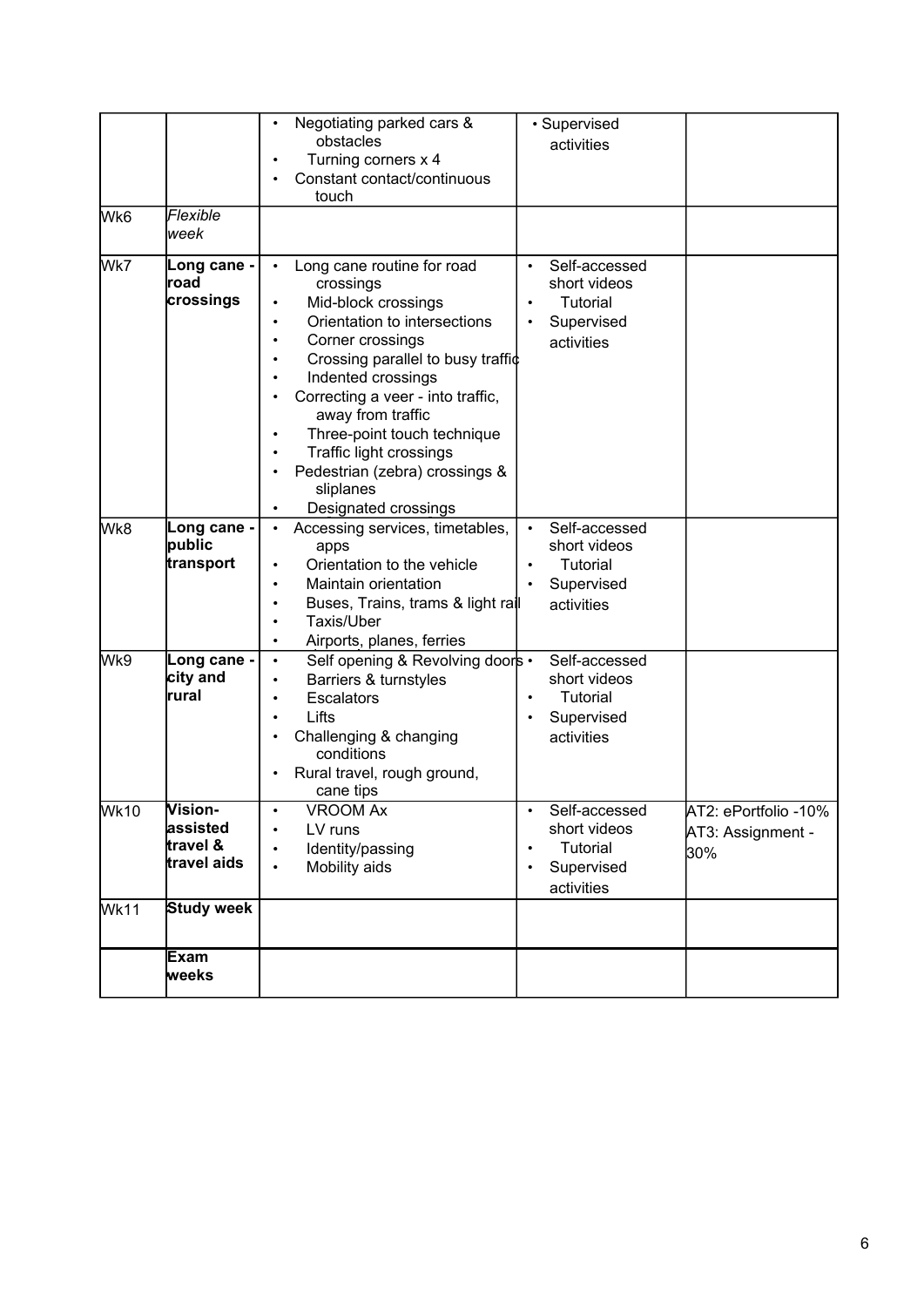

## **5. Assessment**

#### **5.1 Assessment tasks and criteria**

There are three assessment tasks in this course designed to enable you to demonstrate that you have achieved the course learning outcomes. Completion and submission of all assessment tasks by the due date are necessary to receive a final mark in the course. Late submissions without approved Special Considerations will be subject to a 10% penalty of the assessment task weighting per day. See:

<https://www.optometry.unsw.edu.au/study/undergraduate-degrees/important-information-and-policies>

|                |                                                  |                        |                    |                    | <b>FEEDBACK</b>                                                   |                                                                                 |
|----------------|--------------------------------------------------|------------------------|--------------------|--------------------|-------------------------------------------------------------------|---------------------------------------------------------------------------------|
|                | <b>ASSESSMENT TASKS (ATs)</b>                    |                        | DUE DATE WEIGHTING | CLO(s)             | <b>TYPE</b>                                                       | <b>DATE</b>                                                                     |
|                | <b>AT1: Practical Competencies</b>               | On-going<br>(Wk3-Wk9)* | 60%                |                    | 1,2, 3, 4. Feedback on<br>student<br>performance<br>of the skills | A minimum of<br>1 week after<br>the<br>submission of<br>the skill<br>assessment |
| $\overline{2}$ | AT2: ePortfolio                                  | Week 10                | 10%                | 1,2, 3, 4. Written |                                                                   | During grade<br>release<br>period                                               |
| $\overline{3}$ | AT3: Written Assignment - Case<br><b>Studies</b> | Week 10                | 30%                | 1,2, 3, 4. Written |                                                                   | During grade<br>release<br>period                                               |

\*Subject to Covid-19 restrictions and availability of the ACVREP Certified Orientation and Mobility **Specialists** 

#### **Further information**

UNSW grading system: [student.unsw.edu.au/grades](https://student.unsw.edu.au/grades)

UNSW assessment policy[: Assessment Policy](https://www.gs.unsw.edu.au/policy/documents/assessmentpolicy.pdf)

UNSW assessment information: [student.unsw.edu.au/assessment](https://student.unsw.edu.au/assessment)

#### **5.3 Submission of assessment tasks**

|                   | Assignments should be submitted via Moodle (electronic submission).          |
|-------------------|------------------------------------------------------------------------------|
| <b>Assignment</b> | This includes the ePortfolio which can be scanned/photographed and submitted |
| Submissions       | via Moodle.                                                                  |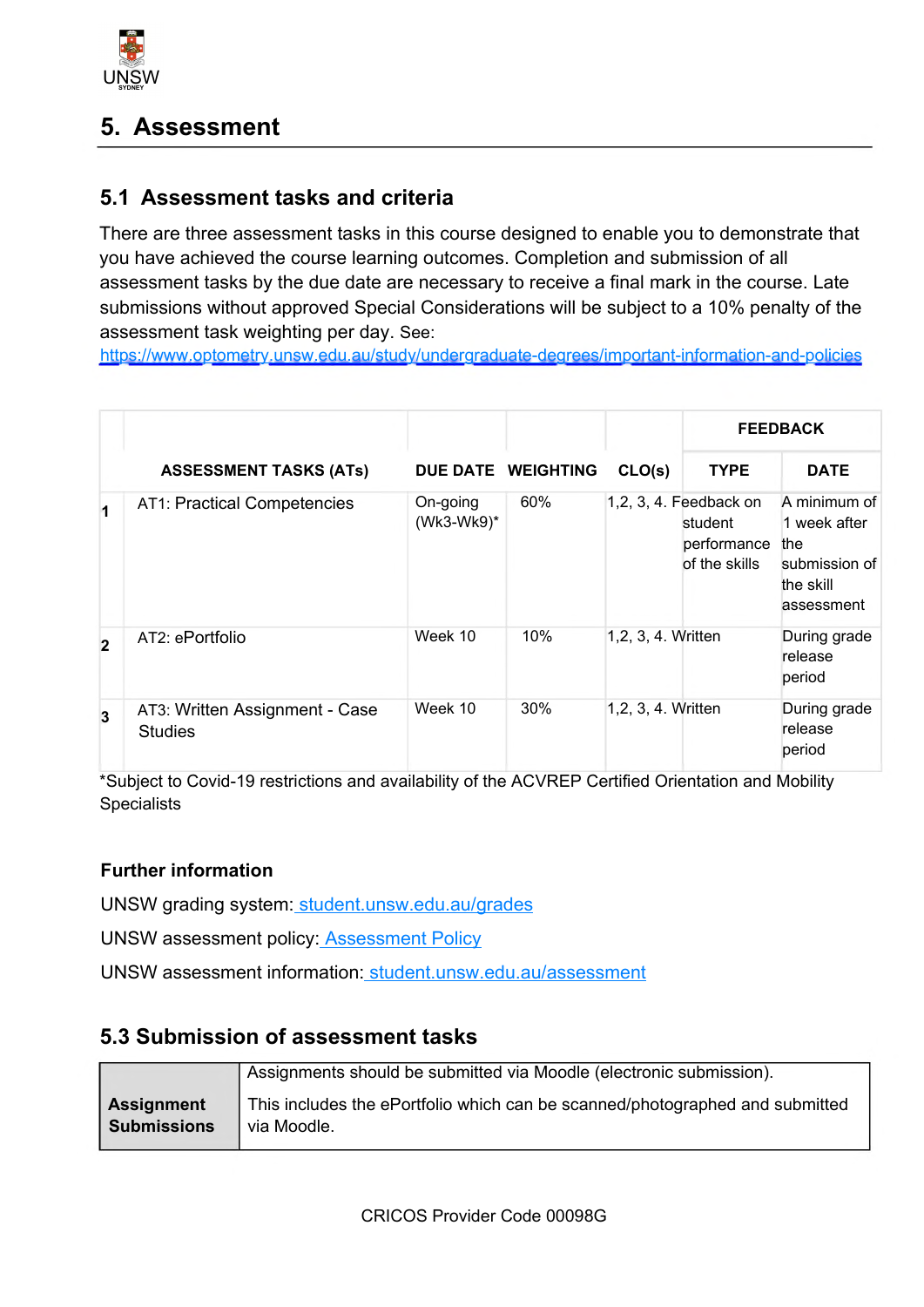|                                                         | https://www.optometry.unsw.edu.au/study/underaraduate-dearees/important-<br>information-and-policies                                                                                                                                                                                                                                                                                                                                                                                                                                                                                                                                                                                                                                                                                                                                                                                                                                                                                                                                                                                                                                                                                                                                                                                                                                                                                                                                                                                                                                                                                                                                                                                                                                                                                                   |
|---------------------------------------------------------|--------------------------------------------------------------------------------------------------------------------------------------------------------------------------------------------------------------------------------------------------------------------------------------------------------------------------------------------------------------------------------------------------------------------------------------------------------------------------------------------------------------------------------------------------------------------------------------------------------------------------------------------------------------------------------------------------------------------------------------------------------------------------------------------------------------------------------------------------------------------------------------------------------------------------------------------------------------------------------------------------------------------------------------------------------------------------------------------------------------------------------------------------------------------------------------------------------------------------------------------------------------------------------------------------------------------------------------------------------------------------------------------------------------------------------------------------------------------------------------------------------------------------------------------------------------------------------------------------------------------------------------------------------------------------------------------------------------------------------------------------------------------------------------------------------|
| <b>Assessment</b><br><b>Procedures</b>                  | SCHOOL OF OPTOMETRY AND VISION SCIENCE,<br><b>UNSW</b><br>SUPPLEMENTARY EXAMINATION INFORMATION, 2021                                                                                                                                                                                                                                                                                                                                                                                                                                                                                                                                                                                                                                                                                                                                                                                                                                                                                                                                                                                                                                                                                                                                                                                                                                                                                                                                                                                                                                                                                                                                                                                                                                                                                                  |
| <b>UNSW</b><br><b>Assessment</b><br>Policy <sup>1</sup> | <b>SPECIAL CONSIDERATION</b><br>On some occasions, sickness, misadventure or other circumstances beyond your control may<br>prevent you from completing a course requirement, such as attending a formal end of semester<br>examination. In these cases you may apply for Special Consideration. UNSW operates under a Fit<br>to Sit/ Submit rule for all assessments. If a student wishes to submit an application for special<br>consideration for an exam or assessment, the application must be submitted prior to the start<br>of the exam or before an assessment is submitted. If a student sits the exam/submits an<br>assignment, they are declaring themselves well enough to do so. The application must be made<br>via Online Services in myUNSW. Log into myUNSW and go to My Student Profile tab > My Student<br>Services > Online Services > Special Consideration and attach student's supporting documentation<br>(such as a medical certificate).<br><b>CHRONIC ISSUES AND PRE-EXISTING CONDITIONS</b><br>If you have chronic issues and pre-existing conditions, we recommend you apply for Educational<br>adjustments for disability support through Disability Services.<br>Register for Equitable Learning Support (formerly Disability Support Services) at<br>https://student.unsw.edu.au/els/register<br>Absence from a final examination is a serious matter, normally resulting in a Fail (FL) grade. If you are<br>medically unfit to attend an examination, YOU MUST CONTACT THE SCHOOL DIRECTLY ON THE<br>DAY OF THE EXAMINATION TO ADVISE OF THIS (telephone 02 9385 4639,<br>email: optometry@unsw.edu.au). You must also submit a Request for Special Consideration<br>application as detailed on the UNSW website: https://student.unsw.edu.au/special-consideration |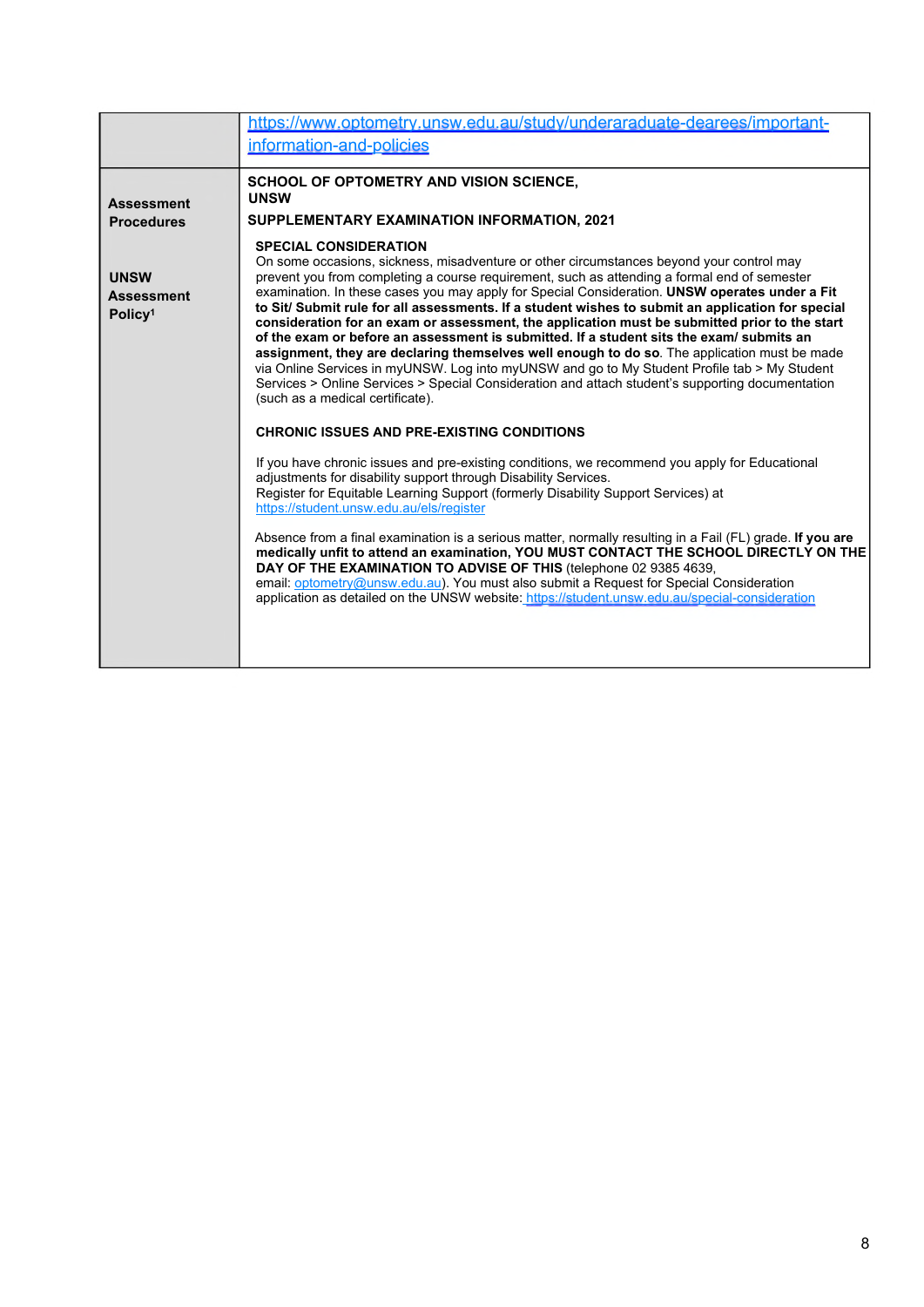

# **6. Academic integrity, referencing and plagiarism**

**Referencing** is a way of acknowledging the sources of information that you use to research your assignments. You need to provide a reference whenever you draw on someone else's words, ideas or research. Not referencing other people's work can constitute plagiarism.

Further information about referencing styles can be located at [student.unsw.edu.au/referencing](https://student.unsw.edu.au/referencing)

**Academic integrity** is fundamental to success at university. Academic integrity can be defined as a commitment to six fundamental values in academic pursuits**:** honesty, trust, fairness, respect, responsibility and courage.<sup>2</sup> At UNSW, this means that your work must be your own, and others' ideas should be appropriately acknowledged. If you don't follow these rules, plagiarism may be detected in your work.

Further information about academic integrity and **plagiarism** can be located at:

- The *Current Students* site [student.unsw.edu.au/plagiarism](https://student.unsw.edu.au/plagiarism)*,* and
- The *ELISE* training site [subjectguides.library.unsw.edu.au/elise](http://subjectguides.library.unsw.edu.au/elise)

The *Conduct and Integrity Unit* provides further resources to assist you to understand your conduct obligations as a student[: student.unsw.edu.au/conduct.](https://student.unsw.edu.au/conduct)

international Center for Academic Integrity, 'The Fundamental Values of Academic Integrity', T. Fishman (ed), Clemson University, 2013.

## **7. Readings and resources**

Diane L. Fazzi and Janet M. Barlow. 2017. Orientation and Mobility Techniques: A Guide for the Practitioner. Edition 2. American Foundation for the Blind Press

## **8. Administrative matters**

School of Optometry and Vision Science UNSW, Sydney SYDNEY UNSW NSW 2052, AUSTRALIA *<https://www>. optometry. unsw. edu. au/*

| Work Health and Safety <sup>3</sup> | A copy of the Induction booklet distributed at this training is available from the School of<br>Optometry and Vision Science office (RMB3.003) and the School website at:<br>https://www.optometry.unsw.edu.au/about/information-and-policies/work-health-<br>and-safety |
|-------------------------------------|--------------------------------------------------------------------------------------------------------------------------------------------------------------------------------------------------------------------------------------------------------------------------|
|                                     | Those students who have a disability or are dealing with personal circumstances<br>that affect their study that requires some adjustment in their teaching or learning                                                                                                   |